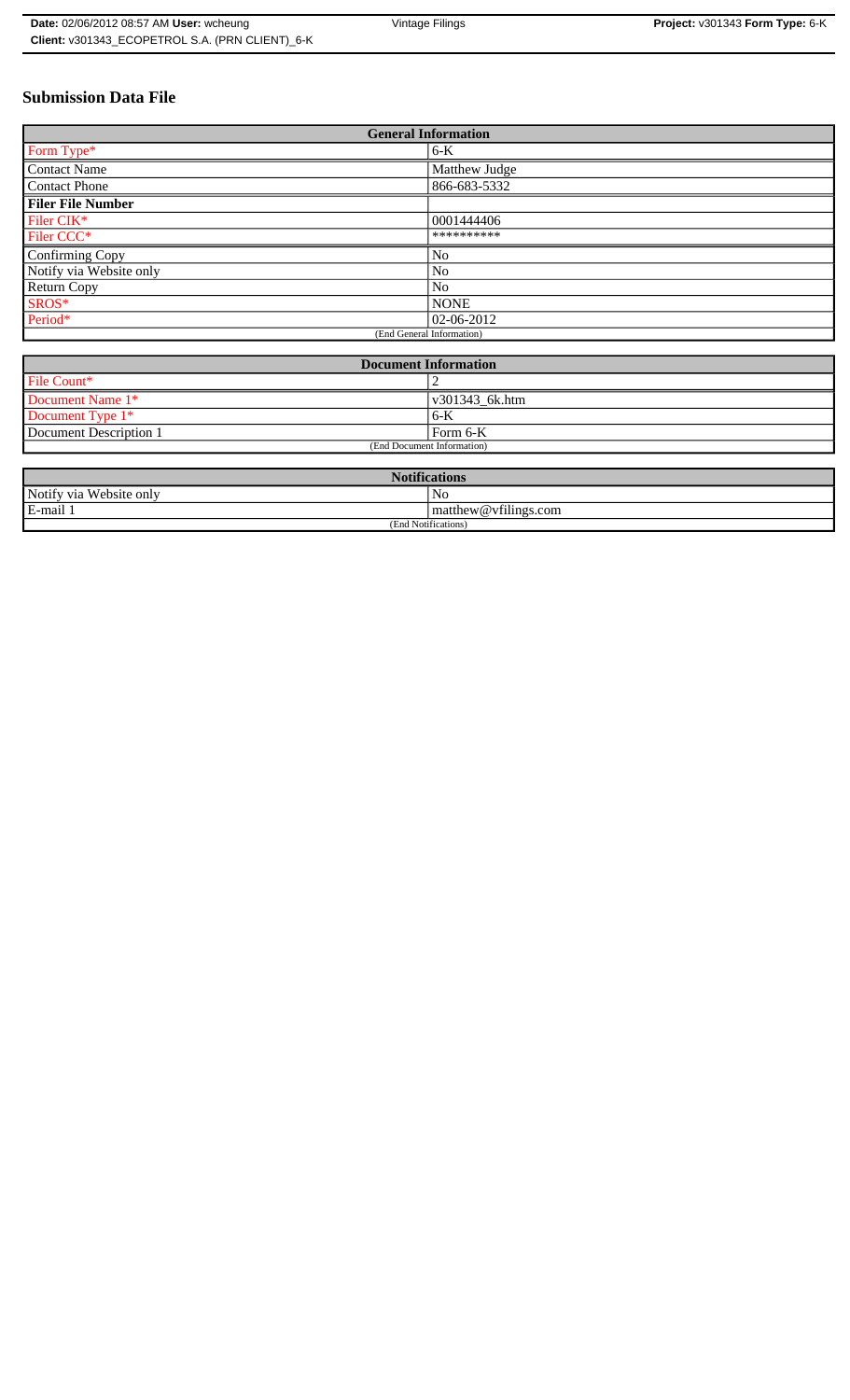1

## **SECURITIES AND EXCHANGE COMMISSION Washington, D.C. 20549**  $\overline{a}$

**FORM 6-K REPORT OF FOREIGN PRIVATE ISSUER PURSUANT TO RULE 13a-16 OR 15d-16 OF THE SECURITIES EXCHANGE ACT OF 1934**

February 2012

Commission File Number: 333-153452

 $\overline{a}$ 

 $\overline{a}$ 

**ECOPETROL S.A.**

*(Exact name of registrant as specified in its Charter)*  $\overline{a}$ 

Carrera 7 No. 37 – 69 BOGOTA – COLOMBIA *(Address of registrant's principal executive offices)*

Indicate by check mark whether the registrant files or will file annual reports under cover Form 20-F or Form 40-F.

Form 20-F  $\boxtimes$  Form 40-F  $\Box$ 

 $\overline{a}$ 

Indicate by check mark if the registrant is submitting the Form 6-K in paper as permitted by Regulation S-T Rule 101(b)(1):

Indicate by check mark if the registrant is submitting the Form 6-K in paper as permitted by Regulation S-T Rule 101(b)(7):

Yes □ No ⊠

 $\Gamma$   $\blacksquare$   $\blacksquare$   $\blacksquare$   $\blacksquare$   $\blacksquare$   $\blacksquare$ 

Indicate by check mark whether by furnishing the information contained in this Form, the registrant is also thereby furnishing the information to the Commission pursuant to Rule 12g3-2(b) under the Securities Exchange Act of 1934.

Yes □ No ⊠

If "Yes" is marked, indicate below the file number assigned to the registrant in connection with Rule 12g3-2(b): 82- $N/A$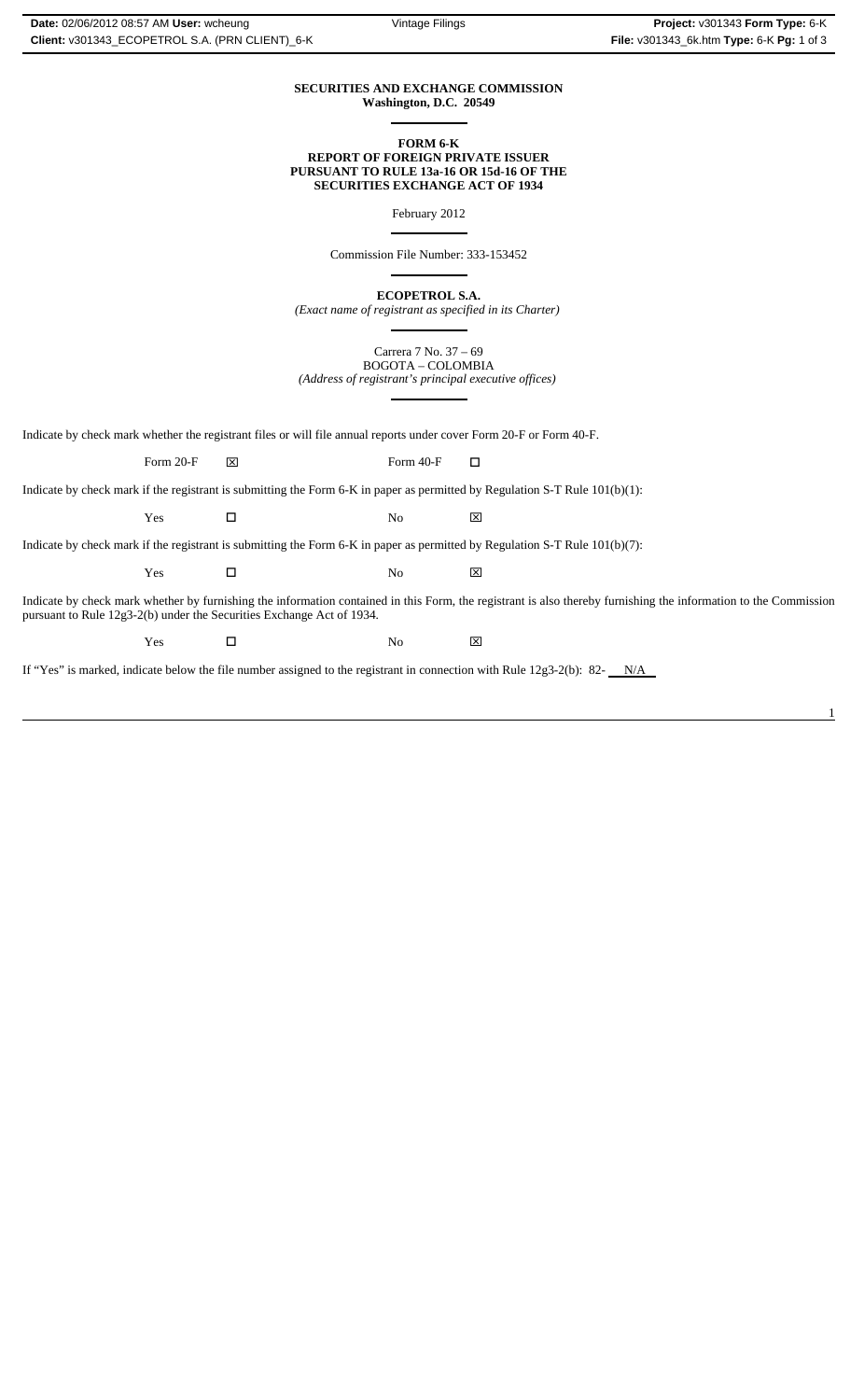

## **Ecopetrol Announces Minority Shareholder Agreement**

Ecopetrol S.A. (BVC: ECOPETROL; NYSE: EC; BVL: EC; TSX: ECP) informs that representatives of minority shareholders submitted a "Shareholder Agreement" signed by representatives of eight pension and retirement funds, in which they agreed to nominate Mr. Roberto Ricardo Steiner Sampedro as independent member of the Company's Board of Directors.

Mr. Steiner will be included under the ninth item of the ballot that will be submitted for consideration to the General Shareholder Assembly by the Finance and Public Credit Ministry, in accordance with the Majority Shareholder Declaration.

Mr. Steiner has held the position since October 12 of 2011.

## **Bogota, Colombia – February 6, 2012**

------------------------------------------

*Ecopetrol is Colombia's largest integrated oil & gas company, where it accounts for 60% of total production. It is one of the top 40 oil companies in the world and the fourth largest oil company in Latin America. The Company is also involved in exploration and production activities in Brazil, Peru and the United States Gulf Coast, and owns the main refineries in Colombia, most of the network of oil and multiple purpose pipelines in the country, petrochemical plants, and is entering into the biofuels business.*

*This release contains forward-looking statements relating to the prospects of the business, estimates for operating and financial results, and those related to growth prospects of Ecopetrol. These are merely projections and, as such, are based exclusively on the expectations of management concerning the future of the business and its continued access to capital to fund the Company's business plan. Such forward-looking statements depend, substantially, on changes in market conditions, government regulations, competitive pressures, the performance of the Colombian economy and the industry, among other factors; therefore, they are subject to change without prior notice.*

#### **Contact us for any additional information:**

**Investor Relations Alejandro Giraldo** Phone: +571-234-5190 Email: investors@ecopetrol.com.co

**Media Relations (Colombia) Mauricio Téllez** Phone: + 571-2345377 Fax: +571-2344480 Email: mtellez@ecopetrol.com.co

Website: www.ecopetrol.com.co